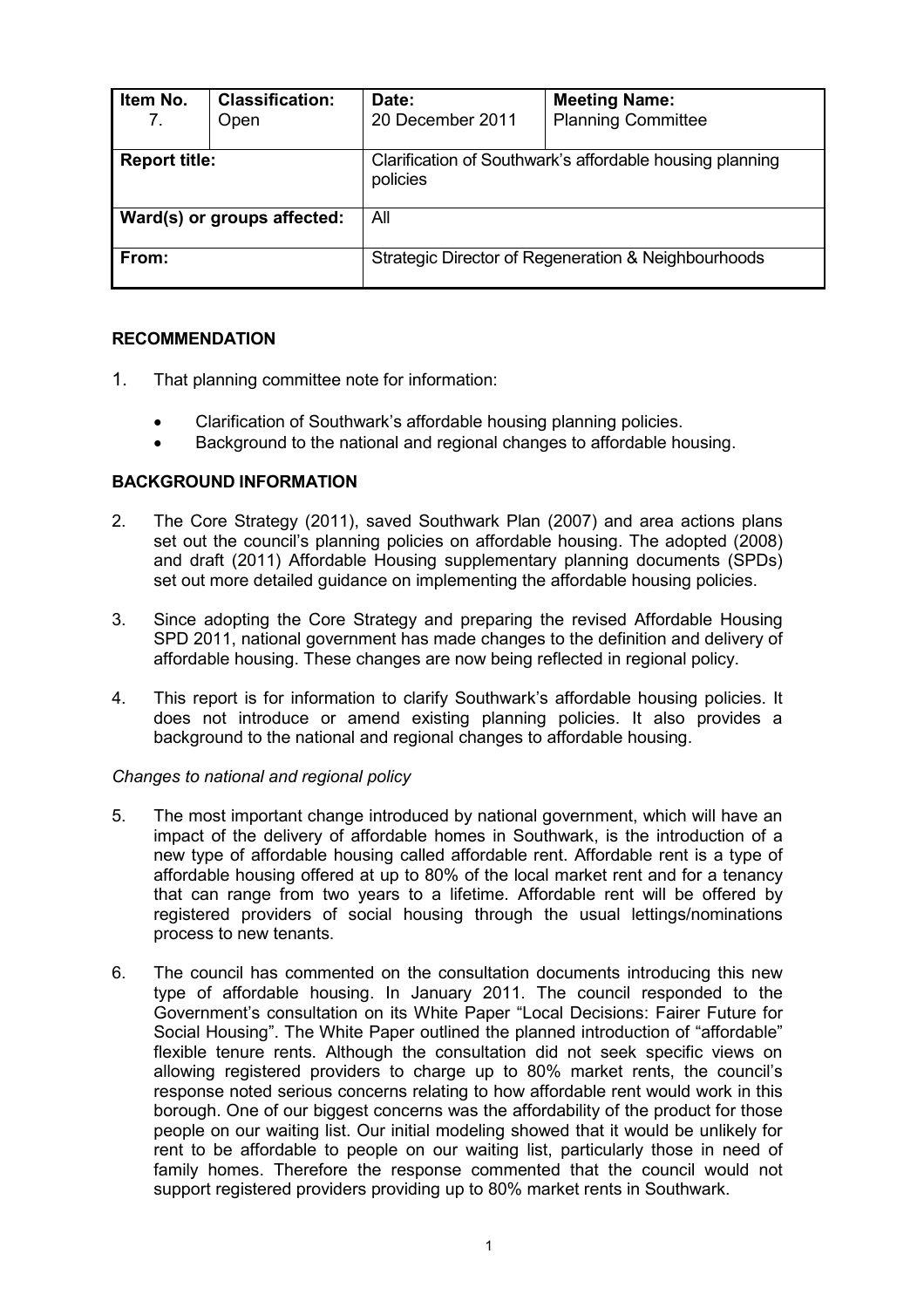- 7. In February 2011, the Homes and Communities Agency ('HCA') published its '*2011-2015 Affordable Homes Programme – Framework'*, setting out its approach to funding the provision of new affordable housing. The *Framework* document also set out the government's intention to largely replace social rented housing with a new tenure, a*ffordable rent*, at rents of up to 80% of market rents.
- 8. This new tenure was then consulted as an update to Planning Policy Statement 3 (PPS3) in March 2011. The draft PPS3 included affordable rent as a type of affordable housing, alongside social rent and intermediate. It set out that it cannot be classed at intermediate housing, but is a separate type of affordable housing. The council put in a response to the amendment to highlight the concern of affordable rent and that we did not feel that the product would be affordable to the majority of current housing applicants in Southwark.
- 9. However, the amended PPS3 was adopted in June 2011, introducing the third type of affordable housing. Subsequently the National Planning Policy Framework was released, which will eventually replace all the PPSs including PPS3, and again includes affordable rent as a type of affordable housing. The council put in a response to this consultation.
- 10. The Mayor of London has subsequently produced two consultation documents to take into account the changes to PPS3 and affordable rent. His adopted London Plan (July 2011) does not include policies on affordable rent, but acknowledges that an early alteration will soon be produced to take it into account. He is currently consulting on a minor early alteration to the London Plan which recognises affordable rent as a type of affordable housing, and requires boroughs to group affordable rent within the target for social rented housing. He is also consulting on an affordable housing supplementary planning guidance note which provides information on how to consider affordable rent as part of the adopted London Plan. The council will be putting in responses on both these consultation documents.
- 11. Alongside the changes to national planning policy, there are a number of wider changes that will affect the delivery and affordability of affordable housing relating to the welfare system.

# *Welfare changes*

- 12. From 1 April 2011, for all new claimants, Local Housing Allowance was reduced from the median to the  $30<sup>th</sup>$  Percentile of the Broad Rental Market Area. Existing claimants (assuming there has been no change in their circumstances), have transitional protection of 9 months after their first yearly review date after the change was introduced in April 2011. This means that for those whose review date was in April 2011 their benefit will reflect the new LHA rates from January 2012, and those with a review date of March 2012 will see their benefit reflecting the new LHA rates in December 2012.
- 13. From October 2013, Universal Credit (UC) will replace most current working age benefits. For non working households a cap will be placed on the maximum amount payable; currently understood to be £350 per week for a single person household and £500 per week for a couple / family household; this includes all housing costs.
- 14. The UC cap will have a disproportionate affect on London residents, particularly those residing in inner London boroughs such as Southwark, as no allowance has been made for the higher living costs associated with living in the capital.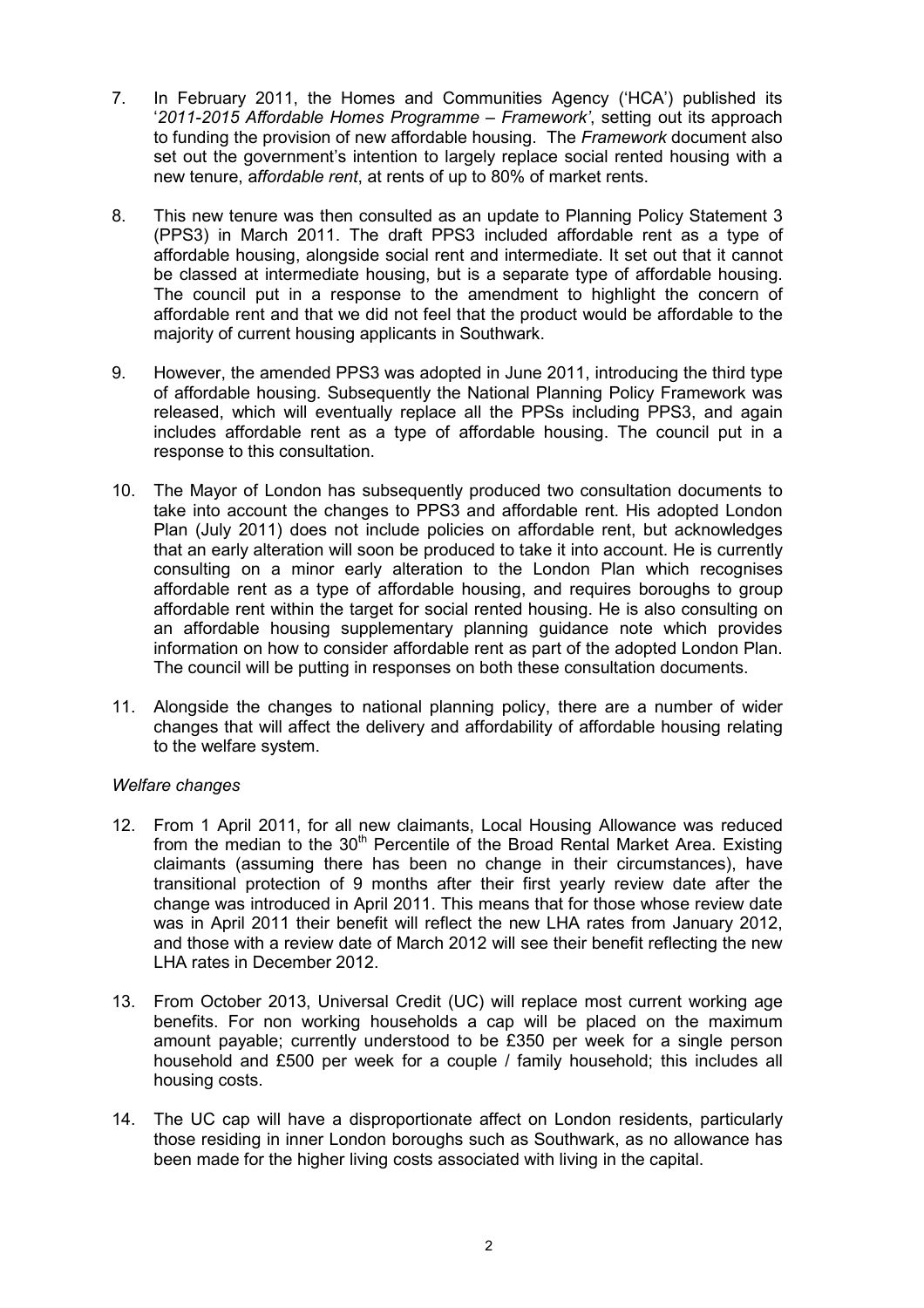15. Initial modeling of the impact of the introduction of Universal Credit provides the data in the table below. As an example, it shows that a couple with two children in a two bedroom flat could afford to pay £251.91 a week once Universal Credit is introduced. This would mean they could potentially afford to pay a maximum of 67% of market rent.

|  |                                  |  |  |  |  | Figures based on Southwark weekly averages. Housing element of UC is based on UC cap minus total |  |
|--|----------------------------------|--|--|--|--|--------------------------------------------------------------------------------------------------|--|
|  |                                  |  |  |  |  | claimed benefits excluding housing costs. Modeling data may change with further information and  |  |
|  | Government policy clarification. |  |  |  |  |                                                                                                  |  |

| Household &  | Maximum    | LHA rate | Target | Market    | Affordable | Max % of    |
|--------------|------------|----------|--------|-----------|------------|-------------|
| Bedroom need | Housing    | (August  | rent   | rent      | rent (80%) | Market Rent |
|              | element of | 2011)    |        | (2010/11) |            | that is     |
|              | UC         |          |        | $Q_4$     |            | affordable. |
| 1 Bed        |            |          |        |           |            |             |
| Single, 35+  | 284.55     | 184.62   | 96.88  | 284.95    | 227.96     | 100%        |
| Couple       | 397.25     | 184.62   | 96.88  | 284.95    | 227.96     | 139%        |
| 2 Bed        |            |          |        |           |            |             |
| Couple + 1C  | 315.89     | 230.77   | 110.76 | 375.11    | 300.09     | 84%         |
| Couple + 2C  | 251.91     | 230.77   | 110.76 | 375.11    | 300.09     | 67%         |
| $Lone + 1C$  | 353.19     | 230.77   | 110.76 | 375.11    | 300.09     | 94%         |
| $Lone + 2C$  | 289.21     | 230.77   | 110.76 | 375.11    | 300.09     | 77%         |
| 3 Bed        |            |          |        |           |            |             |
| Couple + 3C  | 187.93     | 288.46   | 124.18 | 427.77    | 342.22     | 44%         |
| Couple + 4C  | 123.95     | 288.46   | 124.18 | 427.77    | 342.22     | 29%         |
| $Lone + 3C$  | 225.23     | 288.46   | 124.18 | 427.77    | 342.22     | 53%         |
| $Lone + 4C$  | 161.25     | 288.46   | 124.18 | 427.77    | 342.22     | 38%         |
| 4 Bed        |            |          |        |           |            |             |
| Couple + 5C  | 59.97      | 369.23   | 139.69 | 572.44    | 457.95     | 10%         |
| Couple + 6C  | $-4.01$    | 369.23   | 139.69 | 572.44    | 457.95     | $-1\%$      |
| $Lone + 5C$  | 97.27      | 369.23   | 139.69 | 572.44    | 457.95     | 17%         |
| $Lone + 6C$  | 33.29      | 369.23   | 139.69 | 572.44    | 457.95     | 6%          |

16. For comparison, the table below sets out average weekly market rent across the borough's nine postcodes and for different sized dwellings.

| <b>Area</b>     | <b>Studio</b> | 1      | $\mathbf{2}$ | 3      | 4+     |
|-----------------|---------------|--------|--------------|--------|--------|
| Southwark       | 206.99        | 275.35 | 354.76       | 409.10 | 545.64 |
| SE <sub>1</sub> | 266.01        | 354.69 | 452.10       | 523.39 | 578.29 |
| SE <sub>5</sub> | 147.19        | 210.16 | 264.99       | 320.38 | 516.99 |
| <b>SE11</b>     | 182.11        | 285.35 | 368.44       | 434.59 | 676.35 |
| <b>SE15</b>     | 168.11        | 202.45 | 264.43       | 325.97 | 465.85 |
| <b>SE16</b>     | 211.23        | 253.56 | 334.71       | 455.24 | 547.02 |
| <b>SE17</b>     | 210.43        | 264.74 | 329.97       | 387.14 | 492.71 |
| <b>SE21</b>     | 160.99        | 193.00 | 272.52       | 312.28 | 621.02 |
| <b>SE22</b>     | 172.50        | 205.79 | 284.67       | 341.64 | 537.07 |
| <b>SE24</b>     | 147.88        | 205.68 | 270.59       | 312.05 | 610.15 |

*Average weekly market rents 2010-2011* 

#### *Social housing grant*

17. Historically Southwark has had the policy position of only supporting social housing grant for affordable housing provision in addition to the policy requirement (i.e. anything above the minimum 35% affordable housing policy). However, since the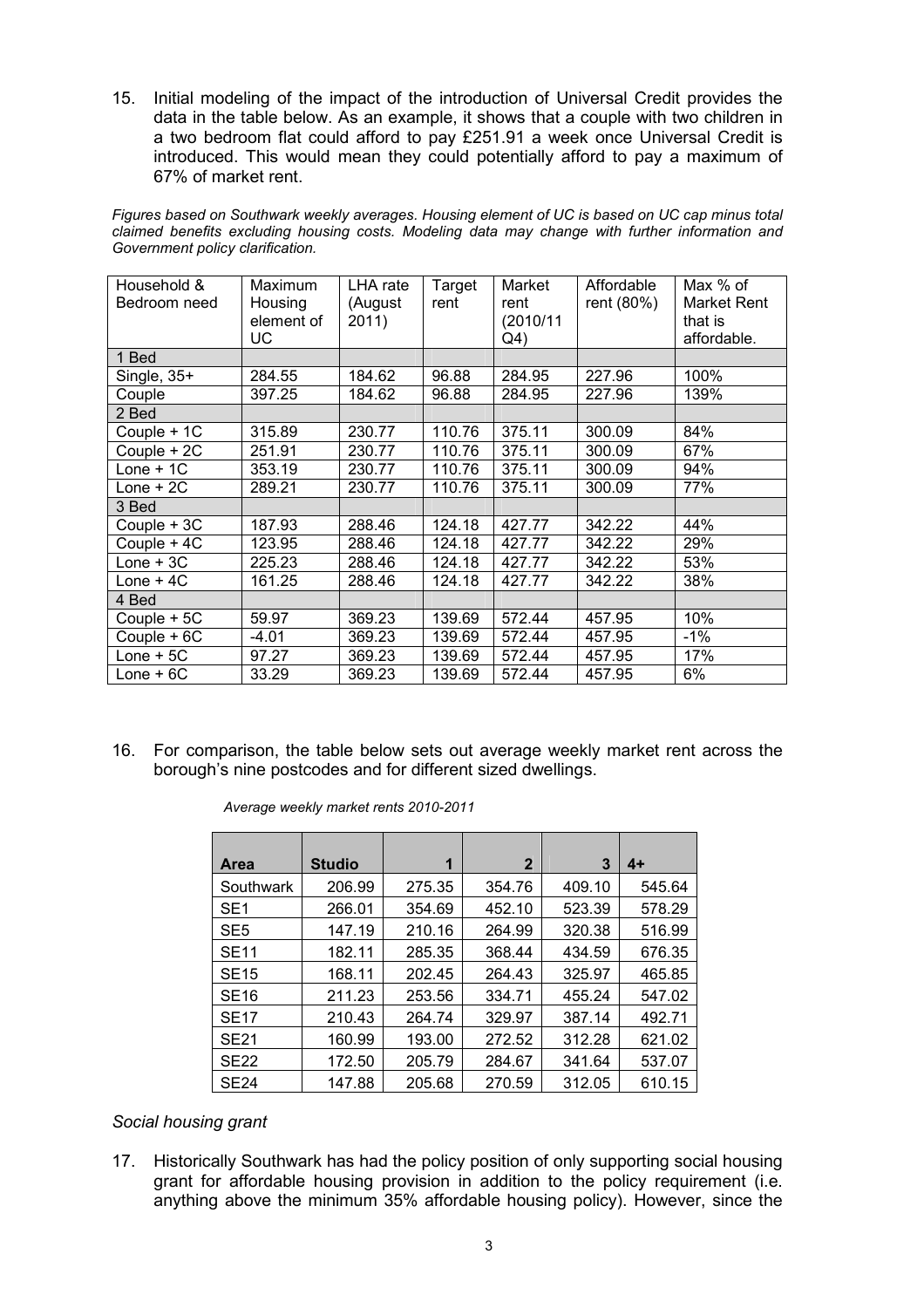recession we have supported social housing grant to encourage the delivery of more affordable home.

- 18. The grant process and allocations has been restructured by the Homes and Communities Agency, with changes that will affect the viability of delivery social rented homes in Southwark.
- 19. Under the 2008-11 National Affordable Homes Programme the average social housing grant was £120,000 per unit for social rent and £36,000 per unit for intermediate housing .Under the 2011-15 Affordable Homes Programme registered providers (RPs) in London requested funding from the HCA on the basis of an average of £33,600 for affordable rent and £15,400 per unit for intermediate housing. Charging rents of up to 80% of market rent on both new build and a proportion of relets assists RPs to bridge the gap in funding created by the reduction in grant.
- 20. Eleven RPs that work in Southwark have signed contracts with the HCA to deliver the 2011-15 Affordable Homes Programme. This includes all the major RPs currently developing in Southwark.
- 21. Eleven RPs that work in Southwark have signed contracts with the HCA to deliver the Affordable Homes Programme. This includes all the major RPs developing in Southwark.

# **CONSULTATION**

- 22. The Planning and Compulsory Purchase Act 2004 (as amended by the Planning Act 2008) and our Statement of Community Involvement (2008) require consultation to be ongoing and informal to guide the overall approach to consultation on planning policy documents.
- 23. This committee report is clarifying the planning policy position in light of recent changes, and is not introducing new policy. The Core Strategy, saved Southwark Plan, area action plans and affordable housing SPDs were all consulted on in accordance with the Statement of Community Involvement.

#### **KEY ISSUES FOR CONSIDERATION**

#### *Emerging policy*

- 24. The changes outlined in the background section of this report, including changes to welfare and social housing grant will all have an impact on the delivery, viability and affordability of affordable housing. The changes in national policy to include affordable rent also need to be considered.
- 25. As well as the national government adoption of affordable rent in PPS3, the draft National Planning Policy Framework (NPPF) includes affordable rent as a type of affordable housing. However, neither document sets out detailed guidance on how local authorities should take affordable rent into account in their planning policies.
- 26. Regional policy through the adopted London Plan (2011) does not include policies on affordable rent, but acknowledges that the Mayor will be consulting on an alteration to the London Plan to take this into account. The early alteration to the London Plan is currently out for consultation until the 20 December, and the council is putting in a response to the consultation document. The Mayor is also consulting on a draft Housing supplementary planning guidance note until February 2012.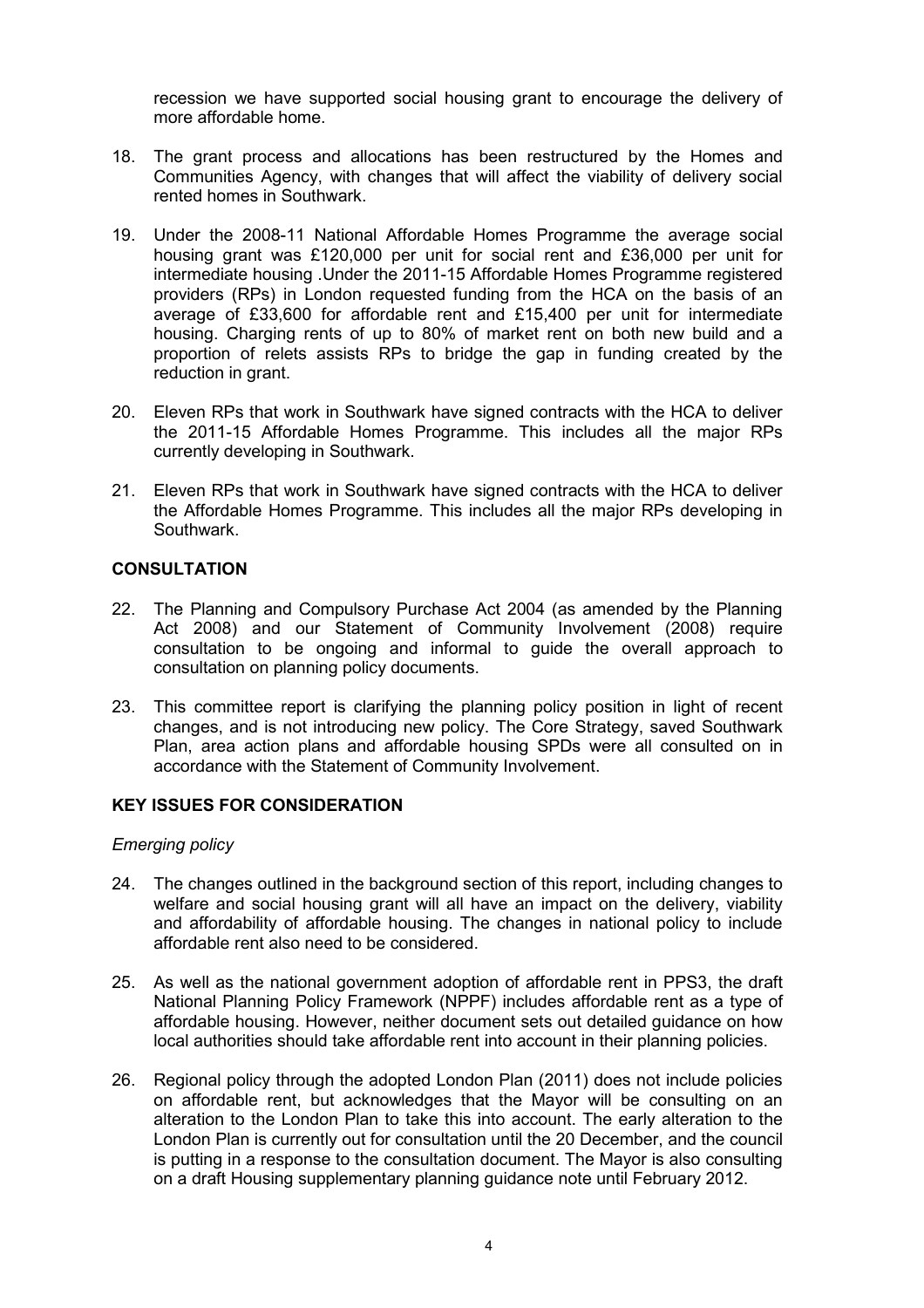### *Clarification of Southwark's affordable housing planning policies*

- 27. Core Strategy policy 6 requires as much affordable housing on developments of 10 or more units as is financially viable. It requires a minimum of 35% affordable housing units.
- 28. The Core Strategy also defines what is meant by affordable housing, to include two types of affordable housing: social rented and intermediate housing. Saved Southwark Plan policy 4.4 sets out the required tenure mix within the required affordable housing. It requires a tenure split of 70% social rented and 30% intermediate housing across the majority of the borough.
- 29. Where the policy minimum requirement cannot be met, applicants are required to submit a financial appraisal to demonstrate why the policy requirement or mix of affordable housing cannot be delivered. The council will look at the financial appraisal and the scheme on a case by case basis.
- 30. We have carried out a number of studies that support this approach. Firstly, it is important to note that the existing Core Strategy and saved Southwark Plan policies are based on a balance between meeting the large need for more affordable housing in Southwark and ensuring schemes are viable and can be delivered. Evidence underpinning the Core Strategy looked at housing need and viability, specifically the Strategic Housing Market Assessment (2010), Southwark Housing Requirements Study (2009) and the Affordable Housing Viability Study (2010). The studies highlight the need for more affordable housing in Southwark, particularly more social rented housing and also highlight the low average income of those in housing need.
- 31. Following the introduction of the idea of affordable rent, we carried out some initial modeling to look at the impact of charging up to 80% of market rent. Our initial modeling showed that up to 80% of market rent is unlikely to be affordable to the majority of current housing applicants in Southwark, particularly those requiring larger family homes. We provided information on this as part of our responses to national government consultations.
- 32. We also carried out two detailed studies to consider the impact of affordable rent. The initial study: Affordable Rent in Southwark looks at the affordability of affordable rent across the nine different postcode areas of Southwark. It models a range of scenarios from 40% to 80% market rents for one, two, three and four bedrooms dwellings. It reinforces our initial modeling, showing that it will be very difficult for people in housing need to afford the affordable rent model, particularly family homes.
- 33. The second study: Impact of the affordable rent tenure on the viability of developments in Southwark, looks at the viability of affordable rent in Southwark. It builds on the work in the initial study, looking at the viability of a number of options across the nine postcodes. The study recommends maintaining our existing policy of a split between social rent and intermediate, and requiring a financial appraisal to justify a departure from our adopted policy.
- 34. Each study built on our existing evidence which justified the adopted Southwark policies on affordable housing. Both the further studies reinforce the appropriateness of continuing to apply the existing adopted policies to ensure that the housing built meets our housing need.

*Exceptions to policy*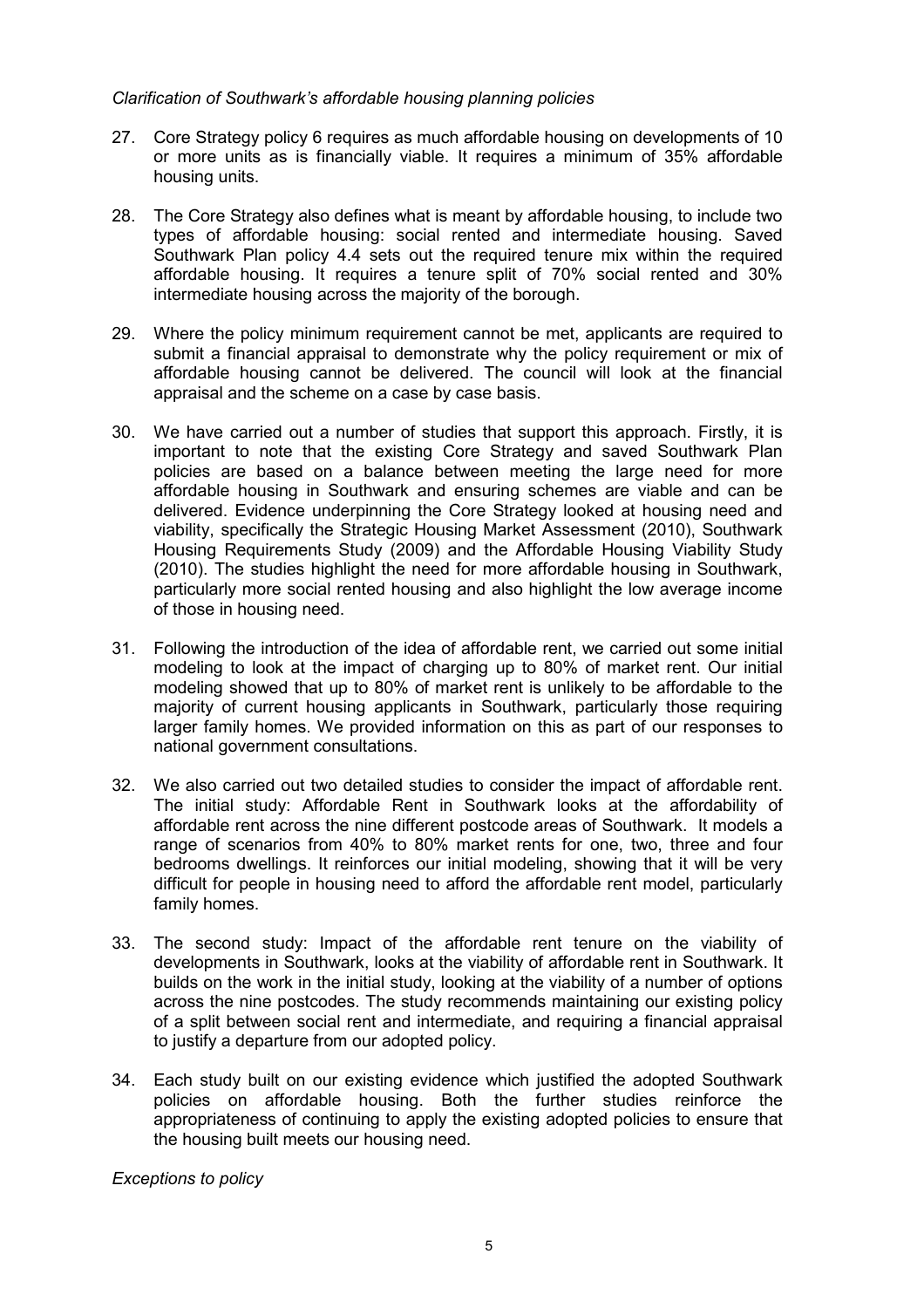- 35. There may be cases where the financial appraisal justifies to the satisfaction of the council, that the policy requirement of amount or mix of affordable housing cannot be delivered.
- 36. In these cases we will look at the scheme on a case by case basis.
- 37. In April 2011, the council wrote to all the registered providers active in Southwark, setting out options that should be applied in light of the national changes introducing affordable rent, reducing grant funding and the changes to the welfare system.
- 38. The options set out in the letter, from Councillor Fiona Colley, Cabinet Member for Regeneration and Corporate Strategy, dated 15 April 2011, should still be applied when the policy requirement cannot be met.
- 39. The options are:

#### **Option 1**

• Developing properties at a percentage of market rent that is significantly less than 80%, by use of cross subsidy.

#### **Option 2**

• Providing the majority of new build (e.g. 75%) at 'affordable rent', to enable the provision of some social rented homes (e.g. 25%)

#### **Option 3**

- Concentrating on providing one and two bed homes at up to 80% market rent level on the basis of providing three bed plus homes at social rent.
- 40. These options will help to ensure that where the policy requirement cannot be met, we continue to prioritise the delivery of affordable housing that meets our underlying housing need.

#### *Next steps*

- 41. In the draft Affordable Housing SPD 2011 we set out that we would look at the implications on the new definition of affordable housing for Southwark as part of the consultation on the SPD. Having done this through the production of our two further studies, we are currently maintaining the Core Strategy, saved Southwark Plan and area action plan policies, supporting by the Affordable Housing SPDs.
- 42. We will review whether this continues to be the case as the emerging national and regional policies become adopted policy.
- 43. We are proposing to consult on an updated draft Affordable Housing SPD (to replace both the draft 2011 and adopted 2008 versions) in spring 2012. At this point the National Planning Policy Framework should be adopted and the Mayor of London may have adopted his Housing SPG, providing more clarity on the wider policy position. This will be an appropriate time to consider whether we need more guidance in our Affordable Housing SPD.